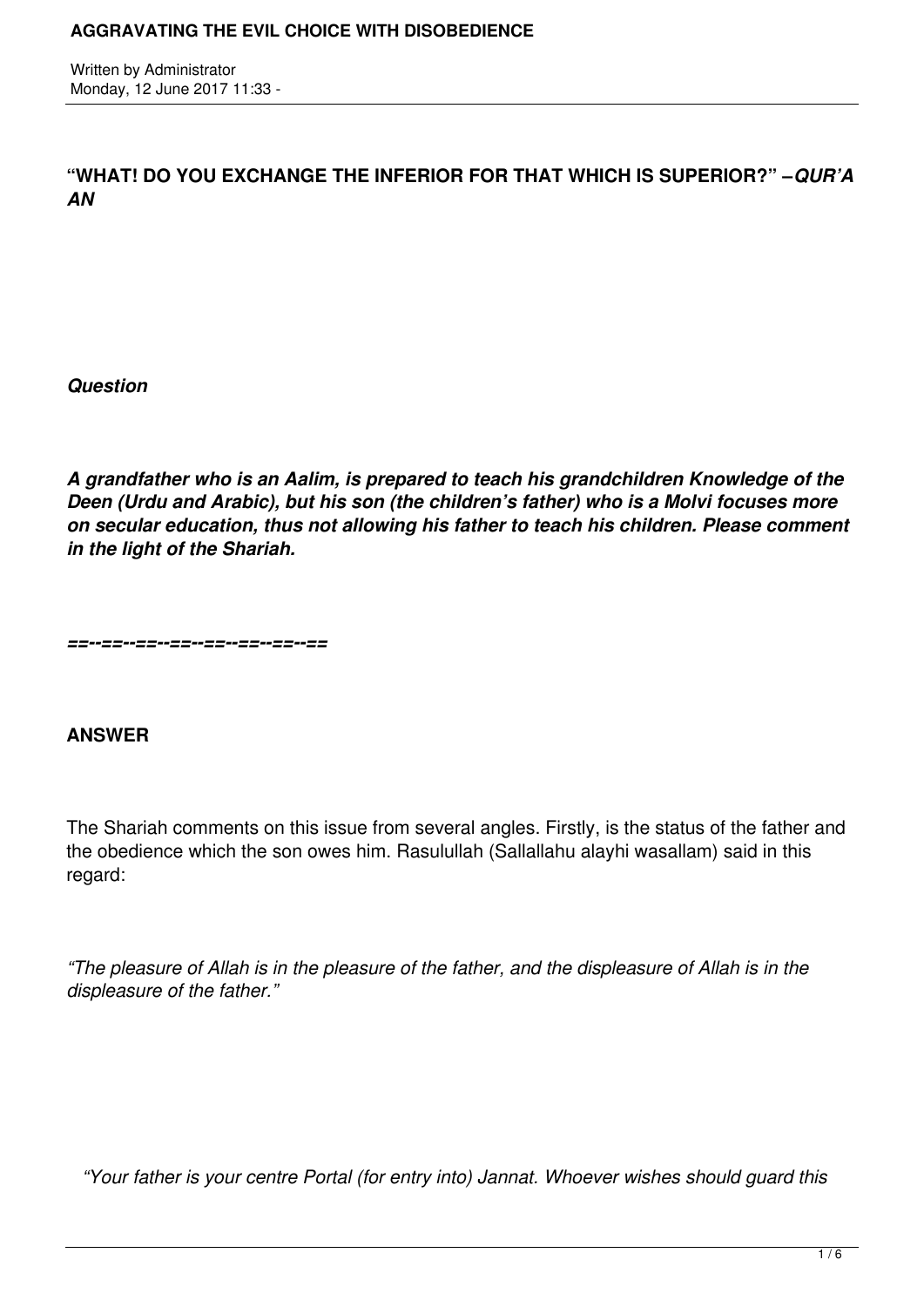Written by Administrator Monday, 12 June 2017 11:33 -

*Portal (by obedience), and whoever wishes may destroy this Portal (with disobedience to the father)."*

 *"Of the most pious of the deeds of virtue is to be kind to the family of your father's friends after his death."*

Once when a son complained to Rasulullah (Sallallahu alayhi wasallam) about his father who was using from his (the son's) money, Nabi-e-Kareem (Sallallahu alayhi wasallam) with tears in his eyes said: *"You and your wealth belong to your father."* It is surprising that this son who happens to be a molvi is ignorant of the status of his father – the status bestowed to him by Allah Ta'ala. Rasulullah (Sallallahu alayhi wasallam) said that when a son looks at the face of his father (or mother) with affection, he receives the thawaab of a Hajj. A Sahaabi asked of the reward if the son gazes at the face of his father many times. Rasulullah (Sallallahu alayhi wasallam) said that he will receive the thawaab of Hajj as many times as he looks at his father's face. If he looks ten times, he receives the reward of ten Hajj.

The first major sin of the son (referred to in the question) is his gross disobedience to his father. It is Waajib for a son to obey every lawful request and order of his father. This *Wujoob* has greater emphasis if the father's order pertains to an essential issue of the Deen. The position of the disobedient son is precarious. His Imaan is adversely affected. Neither his Fardh nor his Nafl ibaadat is accepted. Jibraeel (alayhis salaam) had invoked special curses on disobedient children, and Rasulullah (Sallallahu alayhi wasallam) had said: *"Aameen"*

to the Dua of Jibraeel (Alayhis salaam). On the auspicious nights of Bara'at and Qadr when the special showers of *Rahmat* of Allah Ta'ala are universal *(aam),*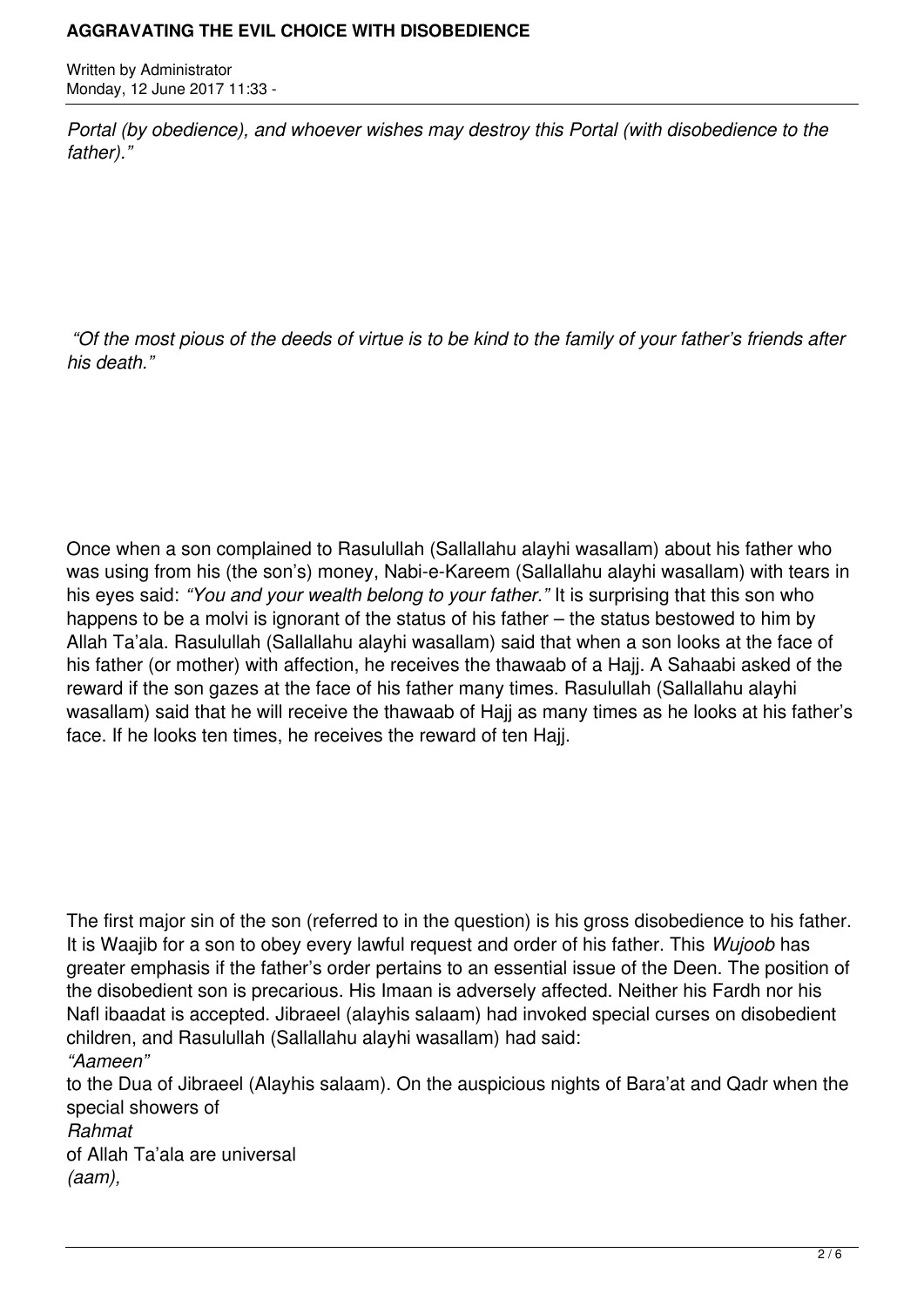Written by Administrator Monday, 12 June 2017 11:33 -

certain classes of sinners are excluded and denied a share in Allah's special Mercy of these Nights. Among such unfortunate persons are disobedient children – children who cause grief to their parents.

Secondly, the father (in the question) is prepared to impart to his grandchildren a transcendental profession of Ilm-e-Deen, the acquisition of which is compulsory for all Muslims. The disobedience of the son is considerably aggravated for displeasing his father in an issue which is vastly superior to the *jeefah (carrion)* of the dunya. Secular education is part of the worldly *je efah.* 

Rasulullah (Sallallahu alayhi wasallam) said:

*"The dunya is jeefah." (The world is carrion.)*

By rebuffing his father's offer or order, the son has preferred the carrion of the world over the Treasure of the Aakhirat, and it is for the Aakhirat that Allah Ta'ala has created us. Rasulullah (Sallallahu alayhi wasallam) said:

 *"The world has been created for you (for your temporary needs), and you have been created for the Aakhirat."*

Preference of the dunya is the effect of deficiency of Imaan. When Bani Israaeel asked Nabi Musa (alayhis salaam) to supplicate to Allah Ta'ala for a variety of foods yielded by the earth in exchange for the *Mann and Salwa* which would reach them miraculously daily from the heaven, he said to them: *"What! Do you desire to exchange that*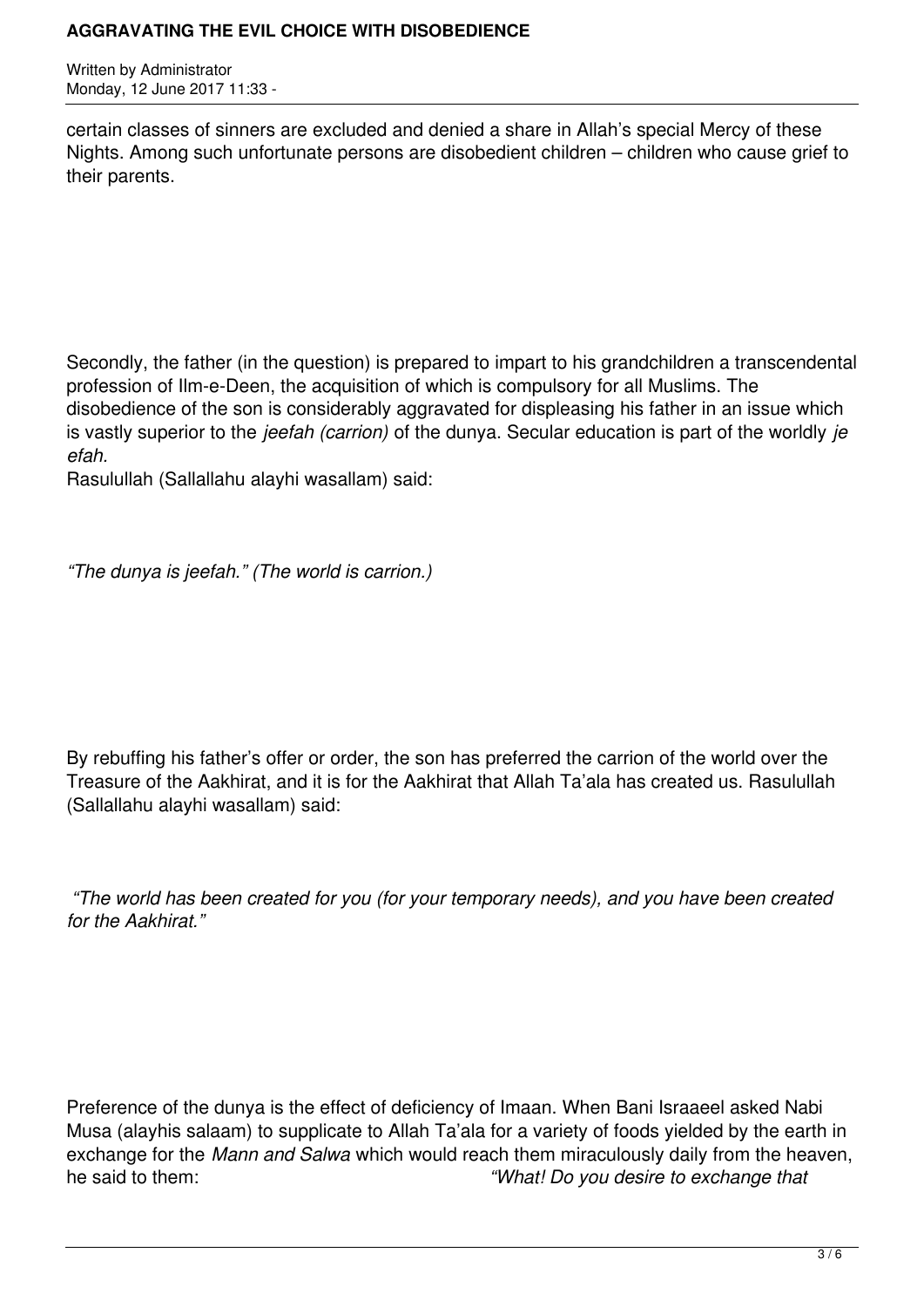Written by Administrator Monday, 12 June 2017 11:33 -

*which is inferior for that which is superior?"*

In preferring secular education over and above the Deeni education which his father will teach his children, this disobedient son is following in the footsteps of the disobedient, rebellious Bani Israaeel. At every step they accorded preference to the dunya over the Deen. This is the characteristic of all those who assign the Deen a secondary or a tertiary role in their lives. They have made the Ilm of the Deen a handmaid of secular education which is acquired in such institutions which ruin Imaan and extinguish Islamic morality.

Thirdly, is the *Maqsood (Objective)* of the two knowledge's – Deeni Knowledge and secular education. While the objective of secular education is nothing but the dunya, the *Maqsood* 

of Ilm-e-Deen is Allah's Pleasure and the Aakhirat.

The purpose of secular education as far as the vast majority is concerned is nothing other than money. The goal is to lead a 'comfortable' worldly life with luxuries and the ability to squander. Many add to this purpose, *hubb-e-jaah (love of fame).* University degrees confer worldly status based on pride and ostentation.

The quest for secular education is accompanied by the baseless kufr idea of poverty and suffering in the absence of a high standard of western education. This attitude is the effect of hidden kufr lurking in the heart. This kufr is so subtle that the person in whose heart it lurks is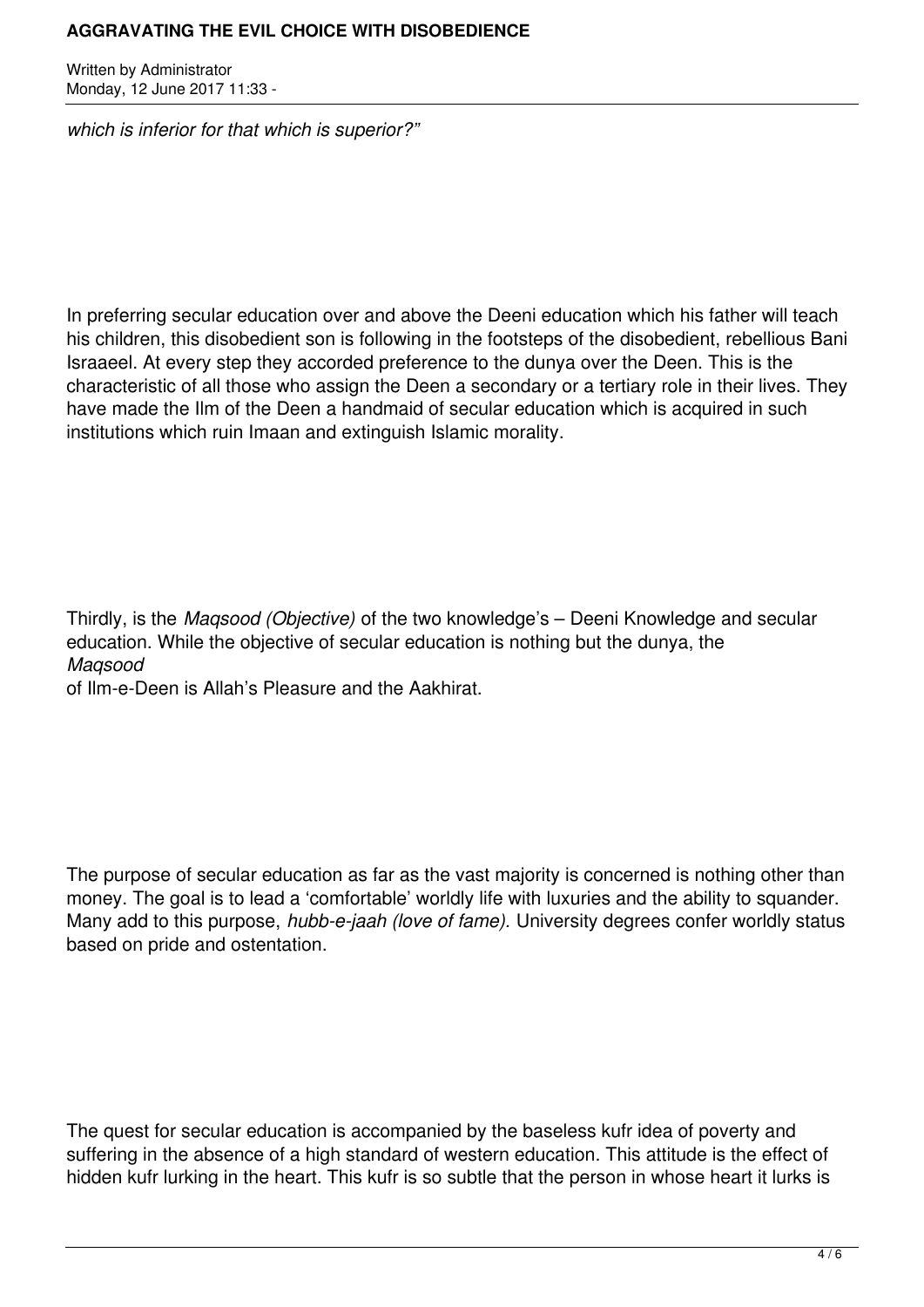Written by Administrator Monday, 12 June 2017 11:33 -

oblivious of its presence. Rasulullah (Sallallahu alayhi wasallam) said:

*"Rizq is sealed and the one of greed is deprived."*

According to the Hadith, our Rizq follows us like a shadow. It is inseparable from a person. Maut comes at the moment when one's Rizq has become depleted – when there remains no longer any morsel of one's Rizq. Rizq is not at all reliant on education, or on piety or on anything else. The Rizq of every person and creature has been predetermined and sealed by Allah Azza Wa Jal. Nothing will increase or decrease it. Yes, its barkat will increase or decrease depending on the obedience and disobedience of the person. Rizq is not dependent on knowledge, education, business acumen, etc. Rizq is apportioned by Allah Ta'ala. He is the Sole Raaziq.

The son who prefers secular education over the Deeni Knowledge his father wishes to impart to his (the son's) children suffers from deficiency in his belief of Allah's *Razzaaqiyat (Providence).* The belief that secular education is the provider of Rizq is subtle and hidden kufr. It betrays doubt in Allah's Providence. The Qur'aan Majeed and the Ahaadith are replete with aayaat and narrations on the issue of Rizq. Lack of secular education will not deprive anyone from his/her pre-ordained Rizq.

It is necessary for the disobedient son to reflect on the future calamity and misfortune he is inviting for himself with his disobedience to his father and to Allah Ta'ala. Allah's Pleasure and Wrath are coupled with the father's pleasure and anger. If he desires success in this dunya and